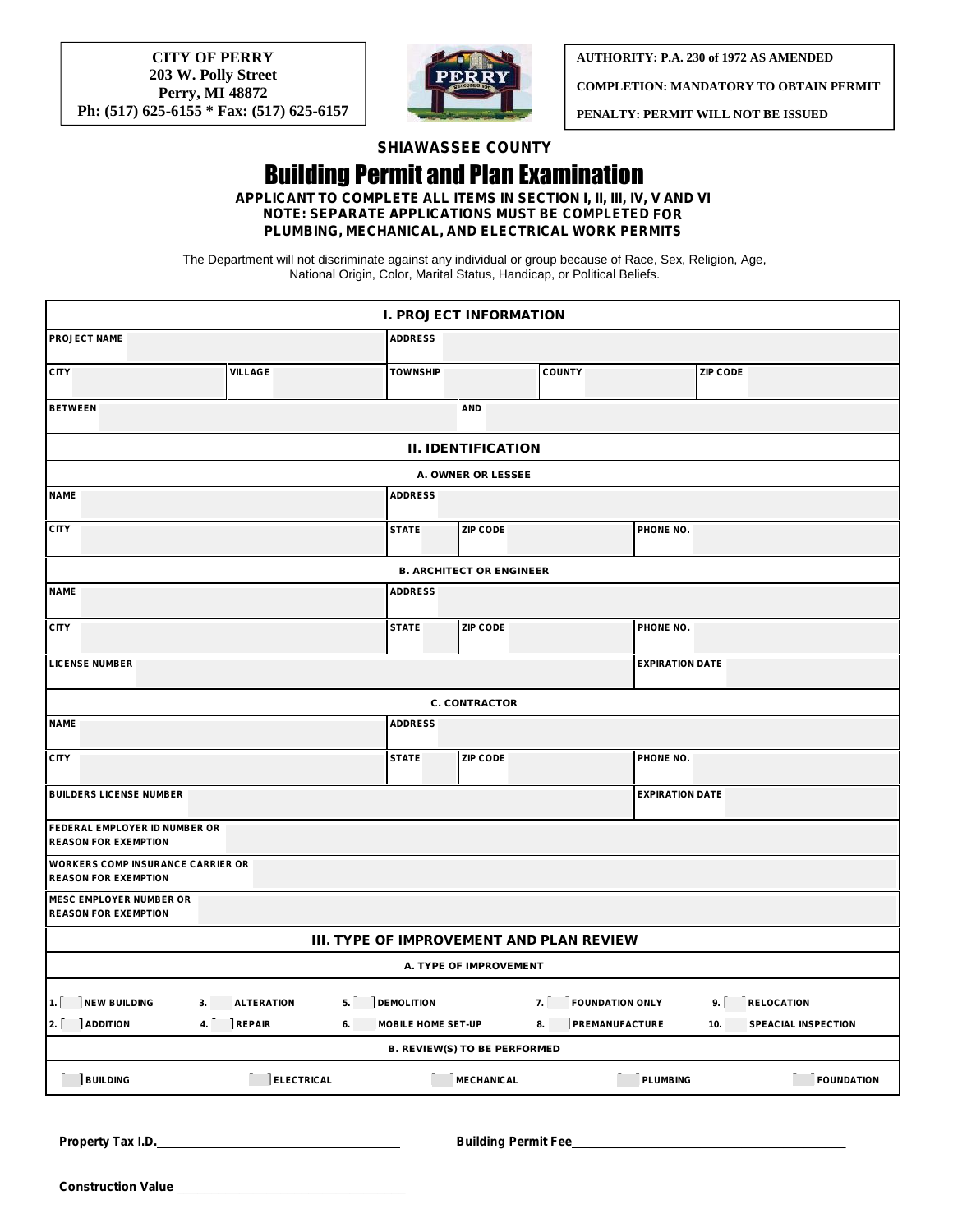|                                                                                                                  | IV. PROPOSED USE OF BUILDING                                                                                                       |                                                                                                                                                                                                     |
|------------------------------------------------------------------------------------------------------------------|------------------------------------------------------------------------------------------------------------------------------------|-----------------------------------------------------------------------------------------------------------------------------------------------------------------------------------------------------|
|                                                                                                                  | A. RESIDENTIAL                                                                                                                     |                                                                                                                                                                                                     |
| <b>ONE FAMILY</b><br>1.                                                                                          | 3.<br>HOTEL, MOTELS                                                                                                                | 5.<br><b>DETACHED GARAGE</b>                                                                                                                                                                        |
| TWO OR MORE FAMILY<br>2.1                                                                                        | <b>ATTACHED GARAGE</b><br>4.                                                                                                       | OTHER NO. OF UNITS<br>6.                                                                                                                                                                            |
| No. of Units __                                                                                                  |                                                                                                                                    |                                                                                                                                                                                                     |
|                                                                                                                  | <b>B. NON-RESIDENTIAL</b>                                                                                                          |                                                                                                                                                                                                     |
| <b>AMUSEMENT</b><br>7.                                                                                           | 11.<br><b>SERVICE STATION</b>                                                                                                      | 15.<br>SCHOOL, LIBRARY, EDUCATIONAL                                                                                                                                                                 |
| <b>CHURCH, RELEGION</b><br>8.                                                                                    | 12.<br><b>HOSPLITAL, INSTITUTION</b>                                                                                               | 16.<br>STORE, MERCANTILE                                                                                                                                                                            |
| <b>INDUSTRIAL</b><br>9.                                                                                          | OFFICE, BANK, PROFESSIONAL<br>13.                                                                                                  | <b>TANKS, TOWERS</b><br>17.                                                                                                                                                                         |
| 10.<br><b>PARKING GARAGE</b>                                                                                     | 14.<br>PUBLIC UTILITY                                                                                                              | OTHER<br>18.                                                                                                                                                                                        |
|                                                                                                                  |                                                                                                                                    |                                                                                                                                                                                                     |
|                                                                                                                  |                                                                                                                                    |                                                                                                                                                                                                     |
| 1. [ ] MASONRY. WALL BEARING                                                                                     | V. SELECTED CHARACTERISTICS OF BUILDING<br>A. PRINCIPAL TYPE OF FRAME<br>STRUCTURAL STEEL<br>$\mathbf 1$ WOOD FRAME<br>2. L<br>3.1 | 4. [ ] REINFORCED CONCRETE 5. [ ] OTHER                                                                                                                                                             |
|                                                                                                                  | B. PRINCIPAL TYPE OF HEATING FUEL                                                                                                  |                                                                                                                                                                                                     |
| 6. [ ] GAS                                                                                                       | 7. [ ] OIL<br>8. [ ] ELECTRICITY                                                                                                   | 10. [ ] OTHER<br>9. [ ] COAL                                                                                                                                                                        |
|                                                                                                                  | C. TYPE OF SEWAGE DISPOSAL                                                                                                         |                                                                                                                                                                                                     |
|                                                                                                                  |                                                                                                                                    | 12. [ ] SEPTIC SYSTEM                                                                                                                                                                               |
|                                                                                                                  | D. TYPE OF WATER SUPPLY                                                                                                            |                                                                                                                                                                                                     |
| 11.   PUBLIC OR PRIVATE COMPANY                                                                                  |                                                                                                                                    |                                                                                                                                                                                                     |
| 13.   PUBLIC OR PRIVATE COMPANY                                                                                  |                                                                                                                                    | 14. [ ] PRIVATE WELL OR CISTERN                                                                                                                                                                     |
|                                                                                                                  | E. TYPE OF MECHANICAL                                                                                                              |                                                                                                                                                                                                     |
| 15. WILL THERE BE AIR CONDITIONING? [ ] YES [ ] NO                                                               |                                                                                                                                    | 16. WILL THERE BE FIRE SUPPRESSION? [ ] YES [ ] NO                                                                                                                                                  |
| 17. NUMBER OF STORIES ________<br>18. USE GROUP _______<br>19. CONSTRUCTION TYPE<br>20. NO. OF OCCUPANTS _______ | F. DIMENSIONS/DATA                                                                                                                 | <b>EXISTING</b><br>21. FLOOR AREA:<br><b>ALTERATIONS</b><br><b>NEW</b><br><b>BASEMENT</b><br>1 <sup>st</sup> & 2 <sup>nd</sup> FLOOR<br>$3^{\text{rd}} - 10^{\text{th}}$ FLOOR<br>$11^{th}$ – ABOVE |
|                                                                                                                  |                                                                                                                                    | <b>TOTAL AREA</b>                                                                                                                                                                                   |
|                                                                                                                  | G. NUMBER OF OFF STREET PARKING SPACES                                                                                             |                                                                                                                                                                                                     |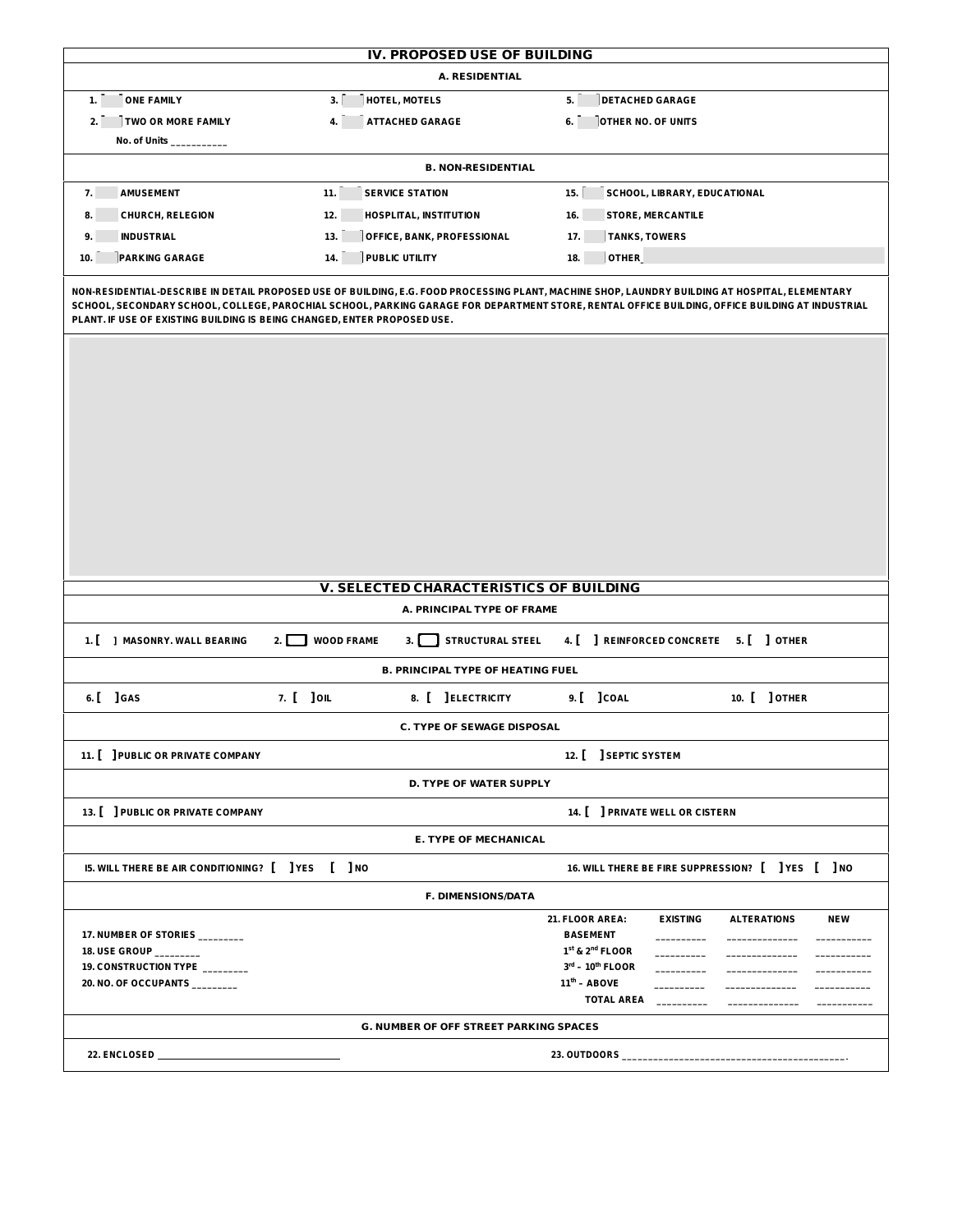| VI. APPLICANT INFORMATION                                                                                                                                                                                                                                                                                                                                                                                                              |  |             |                                 |                                  |                 |          |                                 |                         |    |  |  |  |  |  |
|----------------------------------------------------------------------------------------------------------------------------------------------------------------------------------------------------------------------------------------------------------------------------------------------------------------------------------------------------------------------------------------------------------------------------------------|--|-------------|---------------------------------|----------------------------------|-----------------|----------|---------------------------------|-------------------------|----|--|--|--|--|--|
| APPLICANT IS RESPONSIBLE FOR THE PAYMENT OF ALL FEES AND CHARGES APPLICABLE TO THIS APPLICATION<br>AND MUST PROVIDE THE FOLLOWING INFORMATION:                                                                                                                                                                                                                                                                                         |  |             |                                 |                                  |                 |          |                                 |                         |    |  |  |  |  |  |
| <b>NAME</b><br>PHONE NO.                                                                                                                                                                                                                                                                                                                                                                                                               |  |             |                                 |                                  |                 |          |                                 |                         |    |  |  |  |  |  |
| <b>ADDRESS</b>                                                                                                                                                                                                                                                                                                                                                                                                                         |  |             | <b>STATE</b><br><b>ZIP CODE</b> |                                  |                 |          |                                 |                         |    |  |  |  |  |  |
| FEDERAL I.D. NUMBER/SOCIAL SECURITY NUMBER:                                                                                                                                                                                                                                                                                                                                                                                            |  |             |                                 |                                  |                 |          |                                 |                         |    |  |  |  |  |  |
|                                                                                                                                                                                                                                                                                                                                                                                                                                        |  |             |                                 |                                  |                 |          |                                 |                         |    |  |  |  |  |  |
| <u>I HEREBY CERTIFY THAT THE PROPOSED WORK IS AUTHORIZED BY THE OWNER OF RECORD</u><br>AND THAT I HAVE BEEN AUTHORIZED BY THE OWNER TO MAKE THIS APPLICATION AS HIS/HER AUTHORIZED AGENT.<br>AND WE AGREE TO CONFORM TO ALL APPLICABLE LAWS OF THE STATE OF MICHIGAN.                                                                                                                                                                  |  |             |                                 |                                  |                 |          |                                 |                         |    |  |  |  |  |  |
| ALL INFORMATION SUBMITTED ON THIS APPLICATION IS ACCURATE TO THE BEST OF MY KNOWLEDGE.<br>Section 23a of the state construction code act of 1972, 1972 PA 230, MCL 125.1523A, prohibits a person from conspiring to circumvent the<br>licensing requirements of this state relating to persons who are to perform work on a residential building or a residential structure.<br>Violators of section 23a are subjected to civil fines. |  |             |                                 |                                  |                 |          |                                 |                         |    |  |  |  |  |  |
| SIGNATURE OF APPLICANT                                                                                                                                                                                                                                                                                                                                                                                                                 |  |             |                                 |                                  |                 |          |                                 |                         |    |  |  |  |  |  |
| PLAN REVIEW FEE ENCLOSED<br>\$                                                                                                                                                                                                                                                                                                                                                                                                         |  |             |                                 |                                  |                 |          |                                 | OR STATE ACCOUNT NUMBER |    |  |  |  |  |  |
| BUILDING PERMIT FEE ENCLOSED \$                                                                                                                                                                                                                                                                                                                                                                                                        |  |             |                                 |                                  |                 |          |                                 | OR STATE ACCOUNT NUMBER |    |  |  |  |  |  |
|                                                                                                                                                                                                                                                                                                                                                                                                                                        |  |             |                                 |                                  |                 |          |                                 |                         |    |  |  |  |  |  |
| VII. LOCAL GOVERNMENTAL AGENCY TO COMPLETE THIS SECTION                                                                                                                                                                                                                                                                                                                                                                                |  |             |                                 |                                  |                 |          |                                 |                         |    |  |  |  |  |  |
|                                                                                                                                                                                                                                                                                                                                                                                                                                        |  |             |                                 |                                  |                 |          | ENVIRONMENTAL CONTROL APPROVALS |                         |    |  |  |  |  |  |
|                                                                                                                                                                                                                                                                                                                                                                                                                                        |  | REQUIRED?   |                                 |                                  |                 | APPROVED | DATE                            | <b>NUMBER</b>           | BY |  |  |  |  |  |
| Plans are enclosed with this application.<br>A - ZONING                                                                                                                                                                                                                                                                                                                                                                                |  | <b>TYES</b> |                                 |                                  | 1 <sub>NO</sub> |          |                                 |                         |    |  |  |  |  |  |
| <b>B - FIRE DISTRICT</b>                                                                                                                                                                                                                                                                                                                                                                                                               |  | ] YES       |                                 |                                  | $]$ NO          |          |                                 |                         |    |  |  |  |  |  |
| <b>C - POLLUTION CONTROL</b>                                                                                                                                                                                                                                                                                                                                                                                                           |  | ] YES       |                                 |                                  | ] NO            |          |                                 |                         |    |  |  |  |  |  |
| <b>D - NOISE CONTROL</b>                                                                                                                                                                                                                                                                                                                                                                                                               |  | <b>TYES</b> |                                 |                                  | 1 <sub>NO</sub> |          |                                 |                         |    |  |  |  |  |  |
| <b>E - SOIL EROSION</b>                                                                                                                                                                                                                                                                                                                                                                                                                |  | ] YES       |                                 |                                  | <b>J</b> NO     |          |                                 |                         |    |  |  |  |  |  |
| <b>F-FLOOD ZONE</b>                                                                                                                                                                                                                                                                                                                                                                                                                    |  | <b>TYES</b> |                                 |                                  | ] NO            |          |                                 |                         |    |  |  |  |  |  |
| <b>G - WATER SUPPLY</b>                                                                                                                                                                                                                                                                                                                                                                                                                |  | ] YES       |                                 |                                  | <b>J</b> NO     |          |                                 |                         |    |  |  |  |  |  |
| <b>H - SEPTIC SYSTEM</b>                                                                                                                                                                                                                                                                                                                                                                                                               |  | <b>TYES</b> |                                 |                                  | $]$ NO          |          |                                 |                         |    |  |  |  |  |  |
| <b>I - VARIANCE GRANTED</b>                                                                                                                                                                                                                                                                                                                                                                                                            |  | TYES [ ]NO  |                                 |                                  |                 |          |                                 |                         |    |  |  |  |  |  |
| <b>J-OTHER</b>                                                                                                                                                                                                                                                                                                                                                                                                                         |  | <b>TYES</b> |                                 |                                  |                 |          |                                 |                         |    |  |  |  |  |  |
| <b>JNO</b><br>VII. VALIDATION - FOR DEPARTMENT USE ONLY                                                                                                                                                                                                                                                                                                                                                                                |  |             |                                 |                                  |                 |          |                                 |                         |    |  |  |  |  |  |
| USE GROUP <b>SECURE 2006</b>                                                                                                                                                                                                                                                                                                                                                                                                           |  |             |                                 |                                  |                 |          | Base Fee <u>Incommunity</u>     |                         |    |  |  |  |  |  |
| TYPE OF CONSTRUCTION THE STATE OF THE STATE OF STATE OF STATE OF STATE OF STATE OF STATE OF STATE OF STATE OF STATE OF STATE OF STATE OF STATE OF STATE OF STATE OF STATE OF STATE OF STATE OF STATE OF STATE OF STATE OF STAT                                                                                                                                                                                                         |  |             |                                 | Number of Inspections __________ |                 |          |                                 |                         |    |  |  |  |  |  |
|                                                                                                                                                                                                                                                                                                                                                                                                                                        |  |             |                                 |                                  |                 |          |                                 |                         |    |  |  |  |  |  |
| Approval Signature                                                                                                                                                                                                                                                                                                                                                                                                                     |  |             |                                 |                                  |                 |          |                                 |                         |    |  |  |  |  |  |
|                                                                                                                                                                                                                                                                                                                                                                                                                                        |  |             |                                 |                                  |                 |          |                                 |                         |    |  |  |  |  |  |
| TITLE                                                                                                                                                                                                                                                                                                                                                                                                                                  |  |             |                                 |                                  |                 |          | Date                            |                         |    |  |  |  |  |  |

BCC-324 (Rev. 12/99) Page 3